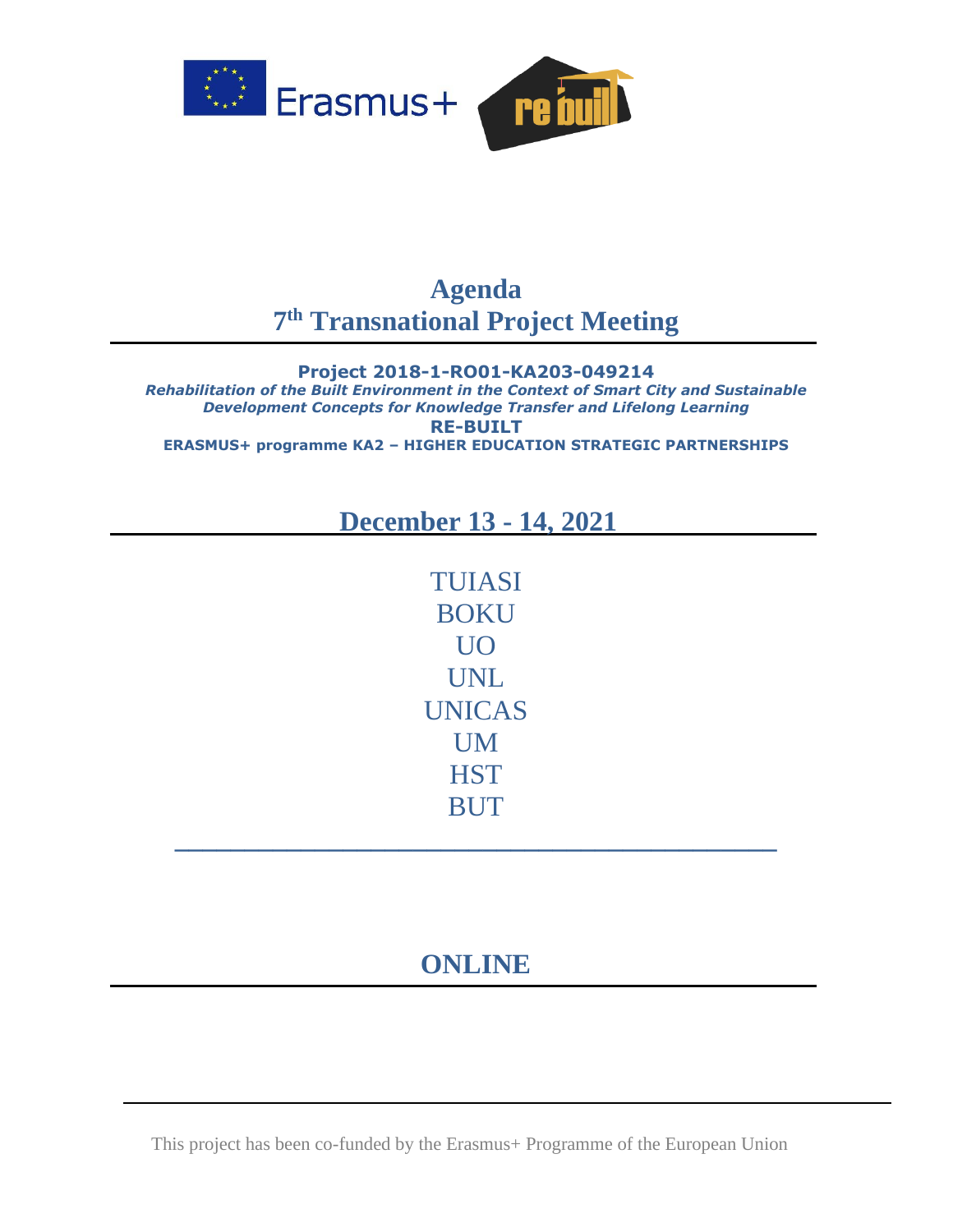

| Date:         | December $13 - 14$ , 2021 |
|---------------|---------------------------|
| <b>Venue:</b> | ONLINE                    |

# **Planned participants**

| Nr.            | Name                     | Organization                      | Organization's address       |
|----------------|--------------------------|-----------------------------------|------------------------------|
| $\mathbf{1}$   | <b>Ancuta ROTARU</b>     | "Gheorghe Asachi"                 | 67, Prof.dr.doc. Dimitrie    |
|                | Assoc. Professor, PhD    | Technical University of Iasi      | Mangeron St., 700050,        |
|                | Project director, TUIASI |                                   | Iași, Romania                |
| $\overline{2}$ | <b>Dashnor HOXHA</b>     | University of Orléans             | Chateau de la Source,        |
|                | Professor, PhD           |                                   | 45067 Orléans, France        |
|                | Deputy project director  |                                   |                              |
| $\overline{3}$ | Wei WU                   | University of Natural             | <b>Gregor Mendel Strasse</b> |
|                | Professor, PhD           | <b>Resources and Life</b>         | 33, 1180 Vienna, Austria     |
|                | Project coord. BOKU      | Sciences                          |                              |
| $\overline{4}$ | <b>Jingxiu WANG</b>      | <b>University of Natural</b>      | <b>Gregor Mendel Strasse</b> |
|                | Project member BOKU      | <b>Resources and Life</b>         | 33, 1180 Vienna, Austria     |
|                |                          | Sciences                          |                              |
| 5              | <b>Vera GLISNIKOVA</b>   | Brno University of                | Antoninska 548/1,            |
|                | <b>Assist. Professor</b> | Technology                        | 60190, Brno, Czech Rep.      |
|                | Project coordinator BUT  |                                   |                              |
| 6              | Kaja POGACAR             | University of Maribor             | Slomskov Trg 15,             |
|                | Assoc. Professor, PhD    |                                   | Maribor, 2000 Slovenia       |
|                | Project coord. UM        |                                   |                              |
| $\tau$         | <b>Chavdar KOLEV</b>     | <b>Higher School of Transport</b> | Geo Milev Str 158, 1574      |
|                | Assoc. Professor, PhD    | "Todor Kableshkov"                | Sofia, Bulgaria              |
|                | Project member HST       |                                   |                              |
| 8              | <b>Maura IMBIMBO</b>     | University of Cassino and         | Viale dell Universita -      |
|                | Professor, PhD           | Southern Lazio                    | Campus Folcara, 03043        |
|                | Project member UNICAS    |                                   | Cassino, Italy               |
| 9              | <b>Daniel AELENEI</b>    | <b>NOVA University Lisbon</b>     | Campus de Campolide          |
|                | Assoc. Professor, PhD    |                                   | 1099-085                     |
|                | Project coordinatorNOVA  |                                   | Lisbon, Portugal             |
|                |                          |                                   |                              |

This project has been co-funded by the Erasmus+ Programme of the European Union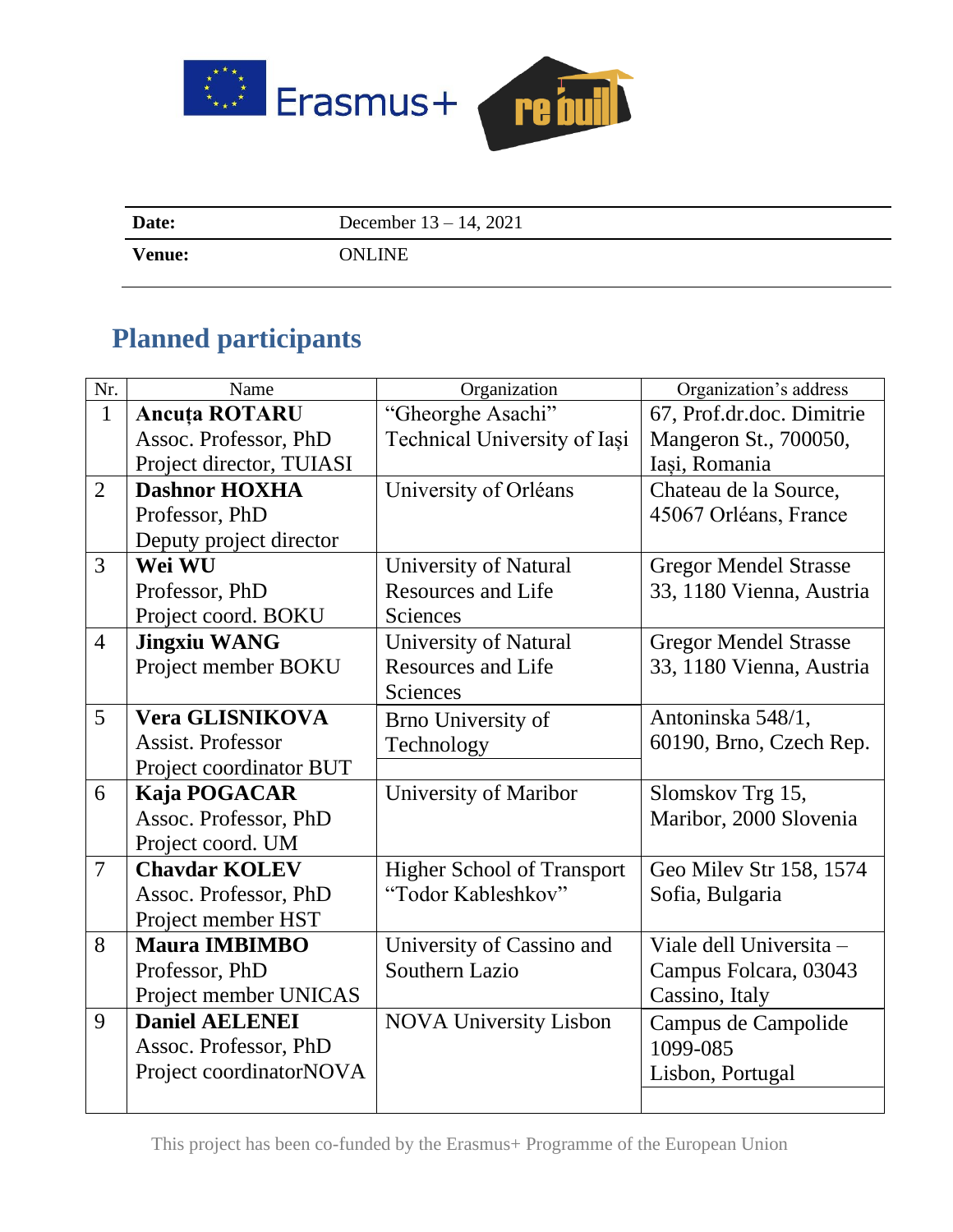

# **Work programme**

### **Day 1: 13/12/2021**

| $10:30 - 12:00$ | Final preparations for uploading the documents of post-graduate intensive<br>study programme with new contents in progress on the online RE-BUILT<br>platform: courses, applications, lectures, curricula, connected documents<br>(TUIASI, BOKU, UO, USE, UNICAS, UM, HST, BUT) (TUIASI, BOKU, UO,<br>USE, UNICAS, UM, HST, BUT)                                                      |
|-----------------|---------------------------------------------------------------------------------------------------------------------------------------------------------------------------------------------------------------------------------------------------------------------------------------------------------------------------------------------------------------------------------------|
|                 |                                                                                                                                                                                                                                                                                                                                                                                       |
| $15:30 - 18:00$ | Programming, preparation, and directing both editorial appearances<br>projected to support the Multiplier Event in Vienna (Springer Book -<br>Monography and Sustainability – Special Issue).<br>Abstract<br><b>Full papers Springer</b><br>Extension of selected papers (limitations)<br>Full papers in Sustainability Special Issue<br>TUIASI, BOKU, UO, USE, UNICAS, UM, HST, BUT) |

### **Day 2: 14/12/2021**

| $10:00 - 13:00$ | Programming, preparation, and directing the multiplier event entitled<br>Knowledge Transfer on Sustainable Rehabilitation and Risk Management<br>in Built Environment - KNOW-RE-BUILT held at BOKU, Vienna, on<br>December 2021.<br>Forecasting the proceeding of the KNOW-RE-BUILT scientific event;<br>Selection of the proceedings template according to the rules of the<br>publishing journal for a special issue.<br>Debate on the scientific papers published at the KNOW-RE-BUILT<br>multiplier event (intellectual outputs). The role and responsibility of each<br>partner in the dissemination plan of the RE-BUILT outcomes.<br>Forecasting the Agenda of the <i>KNOW-RE-BUILT</i> scientific event;<br>Consultation on the invited stakeholders at the KNOW-RE-BUILT<br>multiplier event.<br>TUIASI, BOKU, UO, UNICAS, UM, HST, NOVA, BUT) |
|-----------------|---------------------------------------------------------------------------------------------------------------------------------------------------------------------------------------------------------------------------------------------------------------------------------------------------------------------------------------------------------------------------------------------------------------------------------------------------------------------------------------------------------------------------------------------------------------------------------------------------------------------------------------------------------------------------------------------------------------------------------------------------------------------------------------------------------------------------------------------------------|
|                 |                                                                                                                                                                                                                                                                                                                                                                                                                                                                                                                                                                                                                                                                                                                                                                                                                                                         |
| $16:00 - 18:00$ | Analysis of the final RE-BUILT Budget. Discussion on financial<br>management.<br>Analysis of <b>each partner team REPORT</b> on how every associate<br>university defines its specific legal, institutional and regulatory                                                                                                                                                                                                                                                                                                                                                                                                                                                                                                                                                                                                                              |

This project has been co-funded by the Erasmus+ Programme of the European Union